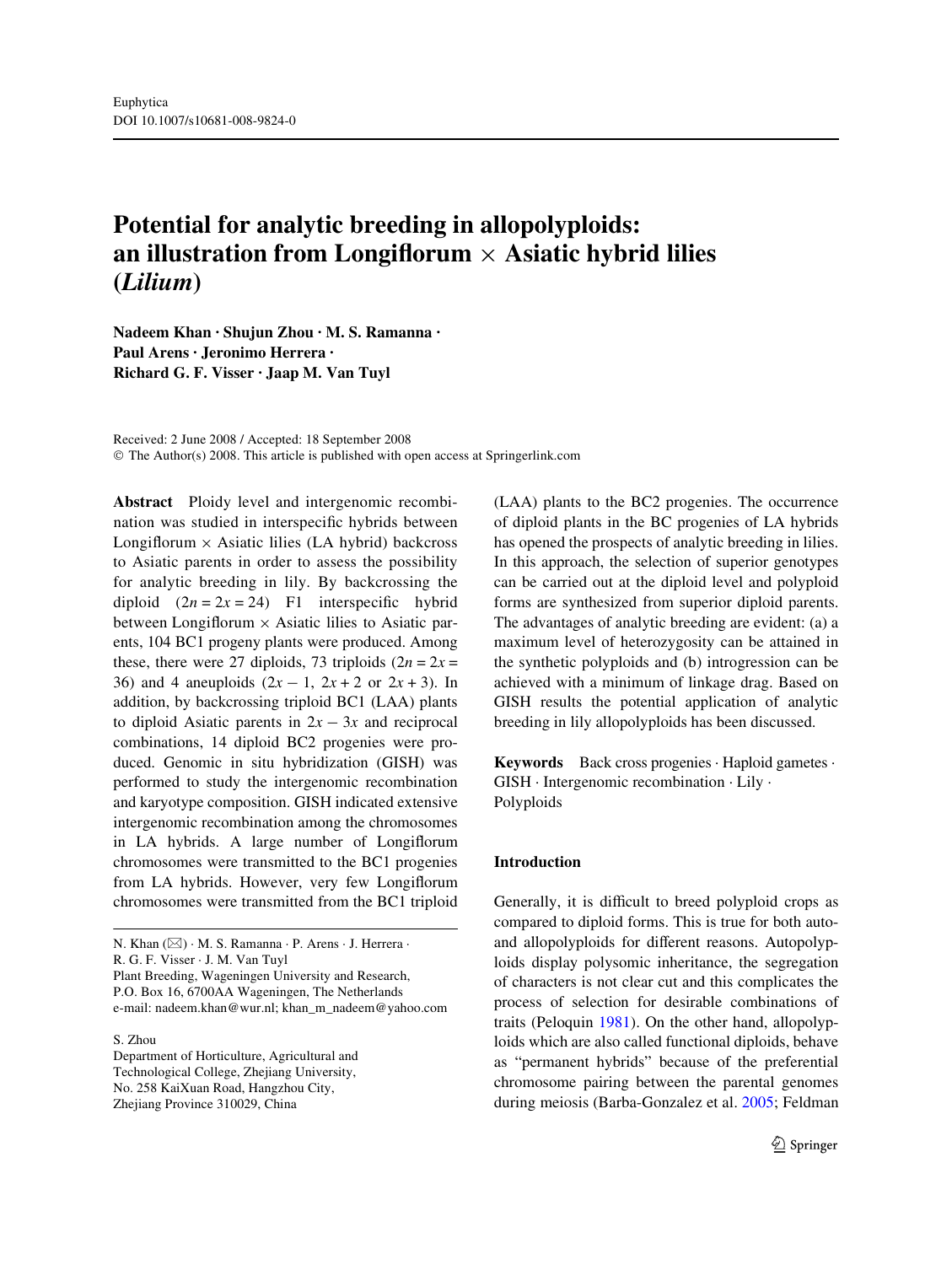and Levy [2005\)](#page-9-1). As a result, hardly any genetic variation occurs in the progenies of allopolyploids due to fixed heterozygosity and this is not favourable for the process of selection. In view of these differences, auto- and allopolyploids require different breeding approaches.

For autopolyploids, Chase ([1963\)](#page-9-2) proposed a novel approach, the so called "analytic breeding", which was applied in the case of cultivated potato, *Solanum tuberosum* L. (Mendiburu et al. [1974](#page-10-1)). This approach involves the reduction of tetraploids to diploid level followed by intensive selection of superior genotypes through breeding at this level and in the final step tetraploid cultivars are produced (through sexual polyploidization) from the selected diploid parents (Jacobsen et al. [1991\)](#page-9-3). Many practical advantages of breeding at the diploid level, such as relatively simple Mendelian segregation of characters and the requirement of smaller size of population for selection, have been highlighted along with other theoretical considerations (Bingham et al. [1994\)](#page-9-4). Analytic breeding has also been relevant in other crops like alfalfa (Mariani and Tavoletti [1992;](#page-10-2) Barcaccia et al. [2000\)](#page-9-5) and cran-berry (Lyrene et al. [2003](#page-10-3); Zeldin and McCown [2004\)](#page-10-4). In view of the attractiveness of analytic breeding in autopolyploids, the question arises whether such an approach can also be relevant for breeding allopolyploids.

Breeding at the diploid level implies that the genotypes used in this approach necessarily produce haploid (*n*) gametes so that they give rise to diploids in the subsequent generations (Zeldin and McCown [2004\)](#page-10-4). In the hybrids of species that possess very closely related or similar genomes (the case for autopolyploids) it is not a problem to have diploid forms that can produce functional *n* gametes due to normal segregation of chromosomes during meiosis (Weiss and Maluszynska [2000;](#page-10-5) Lopez-Lavalle and Orjeda [2002;](#page-10-6) Gu et al. [2005](#page-9-6); Hoya et al. [2007](#page-9-7); Zhang et al.  $2007$ ). On the contrary, in interspecific hybrids of distantly related species (allopolyploid types) it is very difficult to have genotypes that can produce normal *n* gametes. This is because such diploid hybrids are mostly sterile due to a disturbed segregation of chromosomes during meiosis (Estilai [1977;](#page-9-8) Van Tuyl and De Jeu [1997;](#page-10-8) Lim et al. [2000](#page-9-9); Barba-Gonzalez et al. [2006b](#page-9-10)). However, if diploid (distant) interspecific hybrids that can produce both  $n$  as well as  $2n$ gametes become available, there might be a potential for analytic breeding even in the case of allopolyploids. Once the selection has been made at the diploid level, then the unilateral sexual polyploids can be achieved by using 2*n* gametes to reach the optimum ploidy level, e.g., triploid in lilies (Van Tuyl and Lim [2003](#page-10-9); Zhou et al. [2008\)](#page-10-10). Hence, the analytic breeding scheme might be possible when genotypes producing both *n* and 2*n* gametes are available. The cultivated lilies appear to possess such a potential. There are three important groups of cultivated lilies (*Lilium*), viz., Longiflorum, Asiatic and Oriental, which were predominantly diploid  $(2n = 2x = 24)$  until recently (Lim et al. [2000\)](#page-9-9). During the last few decades, polyploids have been replacing the diploid forms due to their superior characteristics of the former. These polyploid cultivars have originated from hybridization of cultivars that belong to different taxonomic sections of lilies such as Longiflorum  $\times$  Asiatic (LA) [Lim et al.  $2001$ ; Zhou et al.  $2008$ ] or Oriental  $\times$ Asiatic (OA) [Barba-Gonzalez et al. [2004;](#page-9-11) [2005\]](#page-9-0). Because the three groups possess clearly differentiated genomes, their hybrids have given rise to typical allotriploid (ALA and AOA) or allotetraploid (LLAA) cultivars (Barba-Gonzalez et al. [2005](#page-9-0); Zhou  $2007$ ; Zhou et al.  $2008$ ). These polyploids are difficult to use as parents in breeding because the triploids are mostly sterile and the allotetraploids are permanent hybrids as was mentioned earlier. A salient feature of some of the diploid LA hybrids was that they produced not only 2*n* gametes but also *n* gametes (Zhou [2007](#page-10-12)). This provides unique opportunities for generating allotriploid  $(2n = 3x = 36)$  as well as diploid  $(2n = 2x = 24)$  BC1 progenies from backcrossing LA hybrids to Asiatic parents. In addition, diploid BC2 progenies were also generated from backcrossing allotriploid (ALA or LAA) to diploid Asiatic parents, i.e.,  $3x - 2x$  or reciprocal crosses. These initial attempts indicated that it might be possible to generate fairly large numbers of diploid BC1 and BC2 progenies from LA hybrids and their backcross progenies. With the aim of evaluating the prospects of using diploid backcross progenies in analytic breeding, quite a number of diploid BC progenies from LA hybrids were produced and the genome composition of the diploid BC1 and BC2 progenies were analysed by GISH. Based on these results the potential application and significance of these hybrids is discussed with particular reference to analytic breeding in allopolyploids lilies.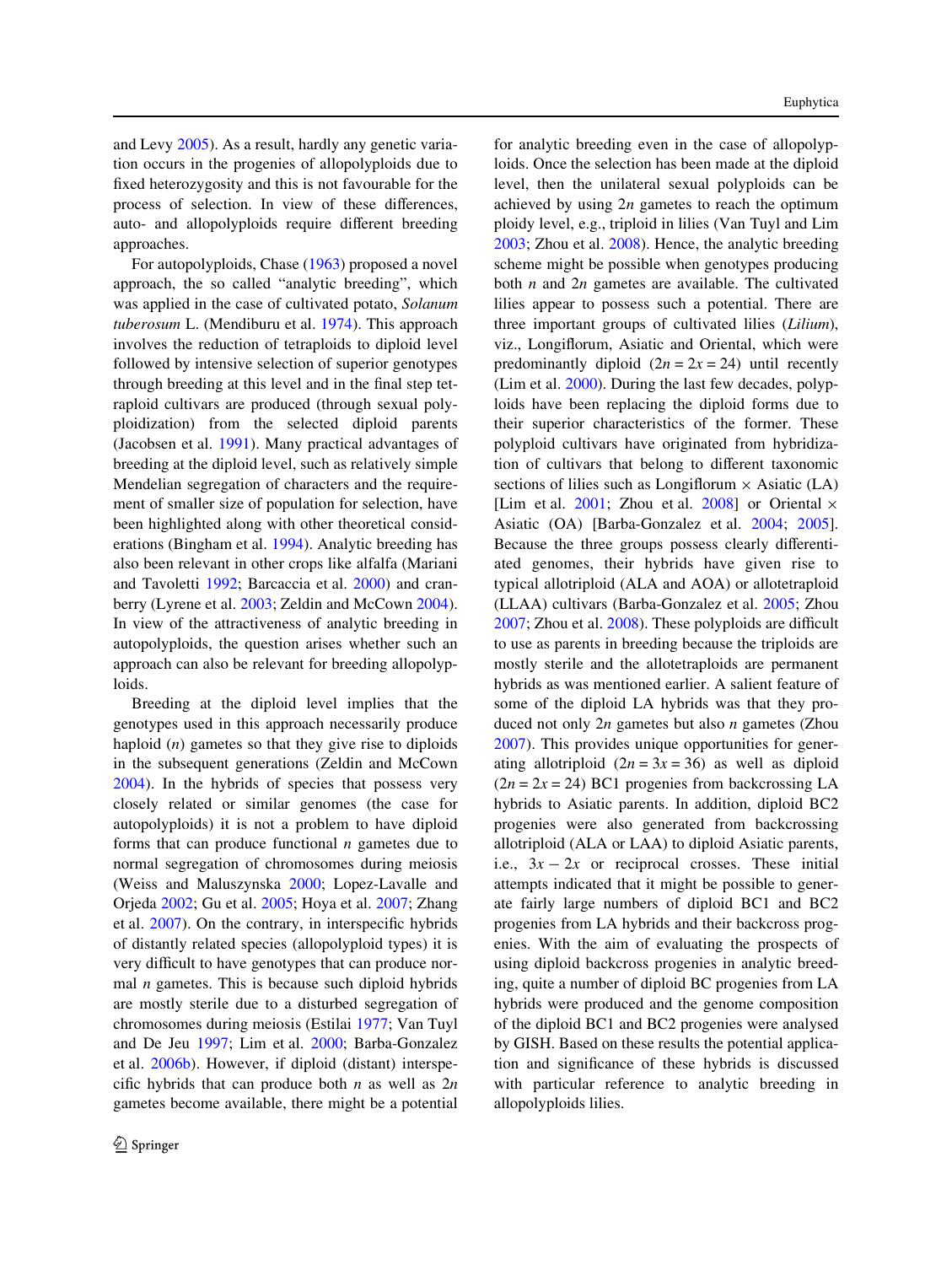### **Materials and methods**

#### Plant material

Most of the diploid F1 Longiflorum  $\times$  Asiatic hybrids  $(2n = 2x = 24)$ , and allotriploids i.e., LAA and ALA  $(2n = 3x = 36)$  cultivars were supplied by Dutch lily breeding companies: De Jong Lilies BV, Royal Van Zanten BV, Testcentrum BV, Vletter and Den Haan BV and World Breeding BV. One F1 LA hybrids i.e., 024004-5 was developed at Plant Breeding, Wageningen UR. As the two groups which belong to two different taxonomic sections, the cultivars of different sections could be hybridized, or backcrossed, only through special techniques (Van Tuyl et al. [1991;](#page-10-13) Lim et al. [2001;](#page-10-11) Barba-Gonzalez et al. [2004](#page-9-11)). For backcrossing, the F1 LA hybrids were used both as female and male parent and crossed with eight different Asiatic parents to get LAA or ALA progenies (Table [1\)](#page-3-0). Furthermore, the triploid genotypes from the breeders (which were BC1s) were backcrossed to diploid Asiatic parents by using both  $2x - 3x$  or reciprocal combinations (Table [2](#page-4-0)). All the plant material is being maintained vegetatively at Wageningen UR, Plant Breeding, Wageningen, The Netherlands.

### Pollen germination

Pollen was collected on day of anthesis and cultured for 5–20 h at  $25^{\circ}$ C in an artificial agar medium containing 100 g/l sucrose, 5 g/l of bacteriological agar, 20 mg/l of boric acid and 200 mg/l of calcium nitrate. The percentage of germinating pollen was determined based on the growth of pollen tube under an anatomical microscope.

#### Flow cytometry

Flow cytometry was done to evaluate the ploidy level of the BC1 and BC2 progenies. The germinating embryos were transferred into the propagation medium and allowed to grow until leaves developed. One leaf or scale was collected from each seedling for testing ploidy level as described by Van Tuyl and Boon [\(1997](#page-10-14)).

#### Mitotic chromosome preparation

For mitotic metaphase chromosome analysis, root tips were collected early in the morning, incubated in 0.7 mM cycloheximide solution for 4–6 h and then fixed in ethanol–acetic acid  $(3:1)$  solution for  $12-24$  h and stored at 4°C until use. The root tips were washed in distilled water and incubated in a pectolytic enzyme mixture containing 0.2% (w/v) pectyolase Y23, 0.2% (w/v) cytohelicase and 0.2% (w/v) cellulase RS in 10 mM citrate buffer (pH 4.5) at  $37^{\circ}$ C for about 1 h. Squash preparations were made in a drop of 45% acetic acid and frozen in liquid nitrogen. The cover slips were removed by using a razor blade. The slides were then dehydrated in absolute ethanol and air dried.

Genomic in situ hybridization (GISH)

Genomic DNA of Longiflorum cultivar 'White Fox' was used as probe in GISH and labelled with Digoxigenin-11-dUTP by nick translation (Roche Diagnostics GmbH, Mannheim, Germany). The GISH procedure was performed as described by Lim et al. ([2003\)](#page-10-15) and Zhou et al.  $(2008)$  $(2008)$  $(2008)$ . Briefly, the hybridization mixture contained 50% (v/v) deionized formamide, 10% (w/v) sodium dextran sulphate,  $2 \times$  SSC, 0.25% (w/v) sodium dodecyl sulphate,  $1-1.5$  ng/ $\mu$ l Digoxigenin labelled DNA from Longiflorum cultivars and 25–100 ng/l block DNA of the Asiatic cultivar. DNA was denatured by heating the hybridization mixture at 70°C for 10 min followed by incubation in ice for 5 min. The hybridization mixture  $(40 \mu l)$  was then applied on each slide. The chromosome preparations were denatured at 80°C for 5 min immediately prior to incubation. After overnight hybridization in a humid chamber at 37°C the slides were washed at room temperature in  $2 \times$  SSC for 15 min followed by stringent washing with  $0.1 \times$  SSC for 30 min at 42 $^{\circ}$ C. Digoxigenin labelled DNA was detected with antidigoxigenin–fluorescein raised in sheep (Boehringer, Mannheim, Germany) and amplified with fluorescein anti-sheep immunoglobulin raised in rabbit (Vector Laboratories). Preparations were analysed using a Zeiss Axiophot epifluorescence microscope and photographed by Canon digital camera. For each plant, the total number of chromosomes and the number of recombinant points were determined.

Chromosome identification, measurement and determination of genome contribution

For karyotyping in both genomes (L and A), chromosomes are arranged in sequence of decreasing short-arm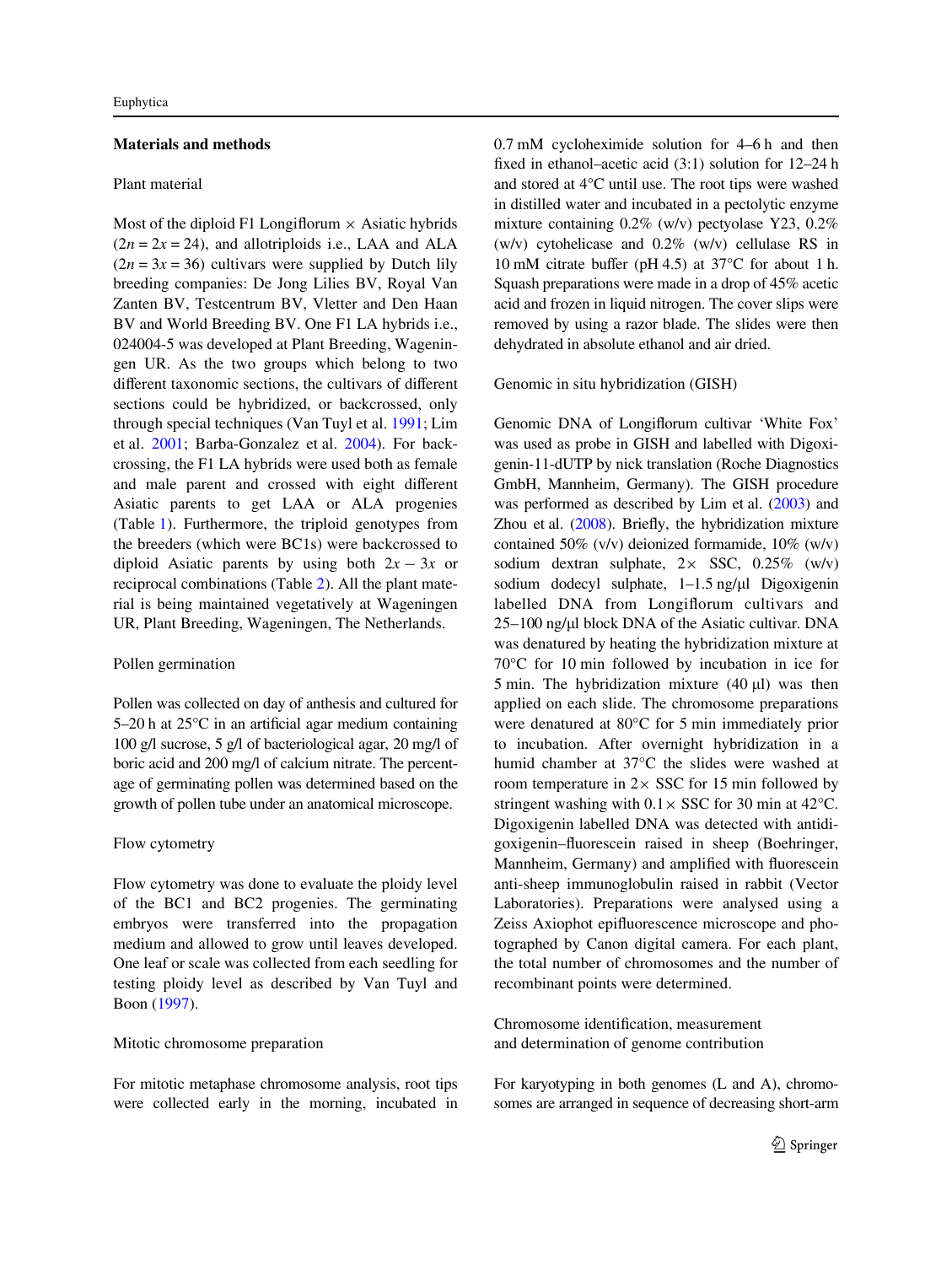| Cross            | Genotype<br>code | Parents    |            | No. of plants  | Ploidy level <sup>b</sup> |                |           |
|------------------|------------------|------------|------------|----------------|---------------------------|----------------|-----------|
|                  |                  | Female     | Male       | analysed       | 2x                        | 3x             | Others    |
| LAA              | 044511           | 041543     | Mont Blanc | $\overline{2}$ | 2                         |                |           |
| LAA <sup>a</sup> | 044512           | 041558     | Mont Blanc | $\mathbf{1}$   |                           | $\mathbf{1}$   |           |
| LAA              | 044518           | 041543     | Pollyanna  | 1              |                           | 1              |           |
| LAA              | 044525           | 041556     | Mont Blanc | $\mathbf{1}$   |                           | $\mathbf{1}$   |           |
| LAA              | 044535           | 041562     | Pollyanna  | $\mathbf{1}$   |                           | $\mathbf{1}$   |           |
| LAA              | 044536           | 041563     | Pollyanna  | $\mathbf{1}$   | $\mathbf{1}$              |                |           |
| LAA              | 044538           | 041560     | Pollyanna  | $\overline{4}$ | $\overline{4}$            |                |           |
| LAA              | 044539           | 041558     | Pollyanna  | 5              |                           | 5              |           |
| LAA              | 044541           | 041549     | Pollyanna  | $\mathbf{1}$   |                           | $\mathbf{1}$   |           |
| LAA              | 044567           | 041548     | Pollyanna  | $\mathbf{1}$   |                           | 1              |           |
| LAA              | 044571           | 041557     | Mont Blanc | $\overline{4}$ |                           | $\overline{4}$ |           |
| LAA              | 044611           | 041559     | Pollyanna  | $\mathbf{1}$   |                           | $\mathbf{1}$   |           |
| LAA              | 044624           | 041565     | Pollyanna  | 1              |                           | 1              |           |
| LAA              | 044630           | 041502     | Mont Blanc | $\mathbf{1}$   |                           | $\mathbf{1}$   |           |
| LAA              | 062035           | 041560     | Sarina     | $\sqrt{2}$     |                           | $\sqrt{2}$     |           |
| LAA              | 062071           | 041560     | Montreux   | $\overline{4}$ | $\mathbf{1}$              | 3              |           |
| LAA              | 062074           | 041560     | Montreux   | 5              | $\overline{c}$            | 3              |           |
| LAA              | 065051           | 024004-5   | 061095     | $\overline{4}$ | $\sqrt{2}$                | $\mathbf{1}$   | $1(2x-1)$ |
| LAA              | 066828           | 041543     | 051072     | 5              | $\mathbf{1}$              | $\overline{4}$ |           |
| LAA              | 066960           | 041543     | Lanzarote  | 18             | 3                         | 14             | $1(2x+2)$ |
| LAA              | 066963           | 041543     | Gironde    | $\overline{7}$ | $\overline{c}$            | 5              |           |
| LAA              | 066994           | 041560     | Alaska     | 13             | 6                         | 5              | $2(2x+3)$ |
| LAA              | 066995           | 041560     | 031040     | $\mathbf{1}$   |                           | 1              |           |
| ALA <sup>a</sup> | 044595           | Pollyanna  | 041519     | 3              | $\mathbf{1}$              | $\overline{c}$ |           |
| <b>ALA</b>       | 044601           | Mont Blanc | 041502     | 9              |                           | 9              |           |
| <b>ALA</b>       | 044602           | Mont Blanc | 041557     | $\overline{2}$ | $\overline{c}$            |                |           |
| <b>ALA</b>       | 044608           | Vivaldi    | 041502     | 6              |                           | 6              |           |
| Total            |                  |            |            | 104            | 27                        | 73             | 4         |

<span id="page-3-0"></span>**Table 1** The frequencies of diploid ( $2n = 2x = 24$ ), or aneuploid, and triploid ( $2n = 3x = 36$ ) BC1 progenies resulting from crosses between different genotypes of LA hybrids and the Asiatic parents

<sup>a</sup> Denotes only the direction of the crosses but not the ploidy level. LAA indicates that the hybrid LA was the female parent and ALA indicates that LA hybrid was the male parent

**b** Estimated cytologically

length according to Stewart [\(1947](#page-10-16)). Some of the chromosomes in the somatic karyotype could be identified on the basis of total length and arm ratios (e.g., 1, 2, 3 10, 11 and 12). In other cases, however, the differences in the lengths of short-arms were used for identification. By identifying recombination sites analysed by GISH, the same chromosome could be accurately identified in 5–10 cells and compared with the previous and the succeeding chromosomes in the karyotype. Furthermore, the centromeric index (short-arm length/short-arm length + long-arm length) and the relative chromosome length index (individual chromosome length/total length of all chromosomes) were determined for all genotypes (Barthes and Ricroch [2001\)](#page-9-12). For the measurements and determination of genome contribution, images of mitotic metaphase chromosomes from each genotype were collected and were measured in micrometres ( $\mu$ m). The contribution of the amount of both L and A genomes (in terms of percentage) in BC progenies was determined using the computer programme MicroMeasure (Reeves and Tear [2000;](#page-10-17) [http://www.](http://www.colostate.edu/Depts/Biology/MicroMeasure) [colostate.edu/Depts/Biology/MicroMeasure](http://www.colostate.edu/Depts/Biology/MicroMeasure)).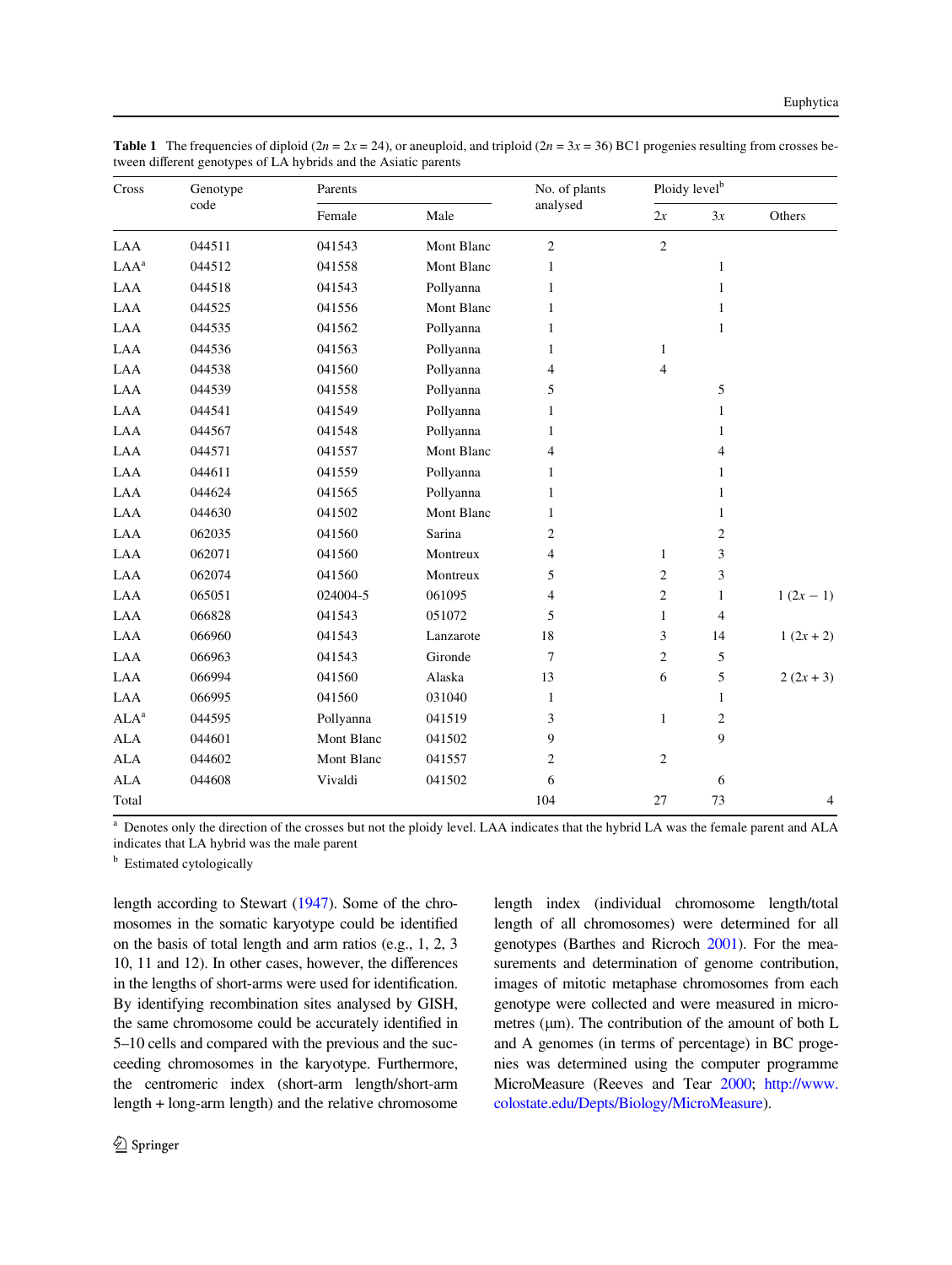| Interploid crosses | Parents        |            | No. of plants | No. of diploid      |  |
|--------------------|----------------|------------|---------------|---------------------|--|
|                    | Female<br>Male |            | analysed      | plants <sup>a</sup> |  |
| $2x - 3x$ (BC2)    |                |            |               |                     |  |
| 044529             | Pollyanna      | 041513     | 3             | 3                   |  |
| 044530             | Mont Blanc     | 041513     | 5             | 5                   |  |
| $3x - 2x (BC2)$    |                |            |               |                     |  |
| 044519             | 041513         | Pollyanna  | 3             | 3                   |  |
| 044524             | 041513         | Mont Blanc |               |                     |  |
| 044634             | 041552         | Pollyanna  | 3             | 2                   |  |
| Total              |                |            | 15            | 14                  |  |

<span id="page-4-0"></span>**Table 2** The ploidy level of BC2 progenies resulting from crossing triploid BC1 plants with diploid Asiatic parents

Estimated cytologically

### **Results**

Production of BC1and BC2 progenies from LA hybrids

In order to assess the possibility to produce relatively large number of diploid backcross progenies from the LA hybrids or from its BC1 progenies a large number of crosses were made. For this purpose, several LA hybrids and allotriploid BC1 (LAA) genotypes were backcrossed to diploid Asiatic parents and the ploidy levels of these progenies were determined through flow cytometry (data not presented) as well as by cytological chromosome counting (Tables [1](#page-3-0) and [2](#page-4-0)).

Not all LA hybrids were successful as male and female parents. Viable pollen grains (5–30%) were produced in some cases (e.g., F1 hybrids 041502, 041519, 041557) and these could be used successfully as male parents (Table [1](#page-3-0)). Other genotypes could only be used as female parent. By crossing LA hybrids both as female and male parent, a total of 104 BC1 progenies were obtained of which 27 (26%) were diploid, 73 (70.2%) were triploid and four were aneuploid (3.8%) with  $2x - 1$ ,  $2x + 2$  and  $2x + 3$ , respectively. This indicated the occurrence of haploid (*n*), diploid (2*n*) and aneuploid gametes in the LA hybrids (Table [1](#page-3-0)). Analysis of the different BC1 types produced by each genotype indicated that three genotypes produced only *n* eggs. All other produced both *n* and 2*n* eggs although in the majority of cases 2*n* eggs are produced. Similarly, there was one genotype that produced only *n* pollen (041557), one that produced both *n* and 2*n* pollen (041519) and one genotype produced only 2*n* pollen (041502). The observations indicated that it was possible to produce reasonable numbers of diploid BC1 progenies along with a large number of triploid progenies from LA hybrids despite possessing highly differentiated genomes and abnormal meiosis in these hybrids.

Apart from producing BC1 progenies from diploid LA hybrids, an attempt was also made to obtain diploid progenies by backcrossing allotriploid (LAA and ALA) BC1 plants with different diploid Asiatic parents. From the flow cytometric determination of the ploidy levels of the progenies of  $2x - 3x$  and reciprocal crosses, it was established that 90.33% of the BC2 plants showed diploid chromosome numbers and this was confirmed cytologically (Table  $2$ ; Fig. [1](#page-5-0)c). Obviously, despite being allotriploids, they produced balanced haploid gametes both male and female, giving rise to diploid BC2 progenies on back crossing.

Genome composition and the extent of crossing-over in BC progenies

Through GISH analysis, the genome composition was determined in 24 diploid BC1 (Table  $3$ ) and five BC2 plants (Table [4](#page-6-1)). Among BC1 progenies, 20 had the expected 24 chromosomes and four were aneuploid  $(2x - 1, 2x + 2 \text{ or } 2x + 3)$ . Because the Asiatic parent was used for backcrossing, the number of A genome chromosomes (chromosomes of which the centromere was of Asiatic genome) predominated in the BC1 progenies and varied from 15 to 23 (Table [3\)](#page-6-0). On the other hand, the chromosomes with the centromere of the L genome varied from only one (044602- 2) to nine (066960-2 and 066963-2) (Table [3](#page-6-0)). There were obviously four type of chromosomes; two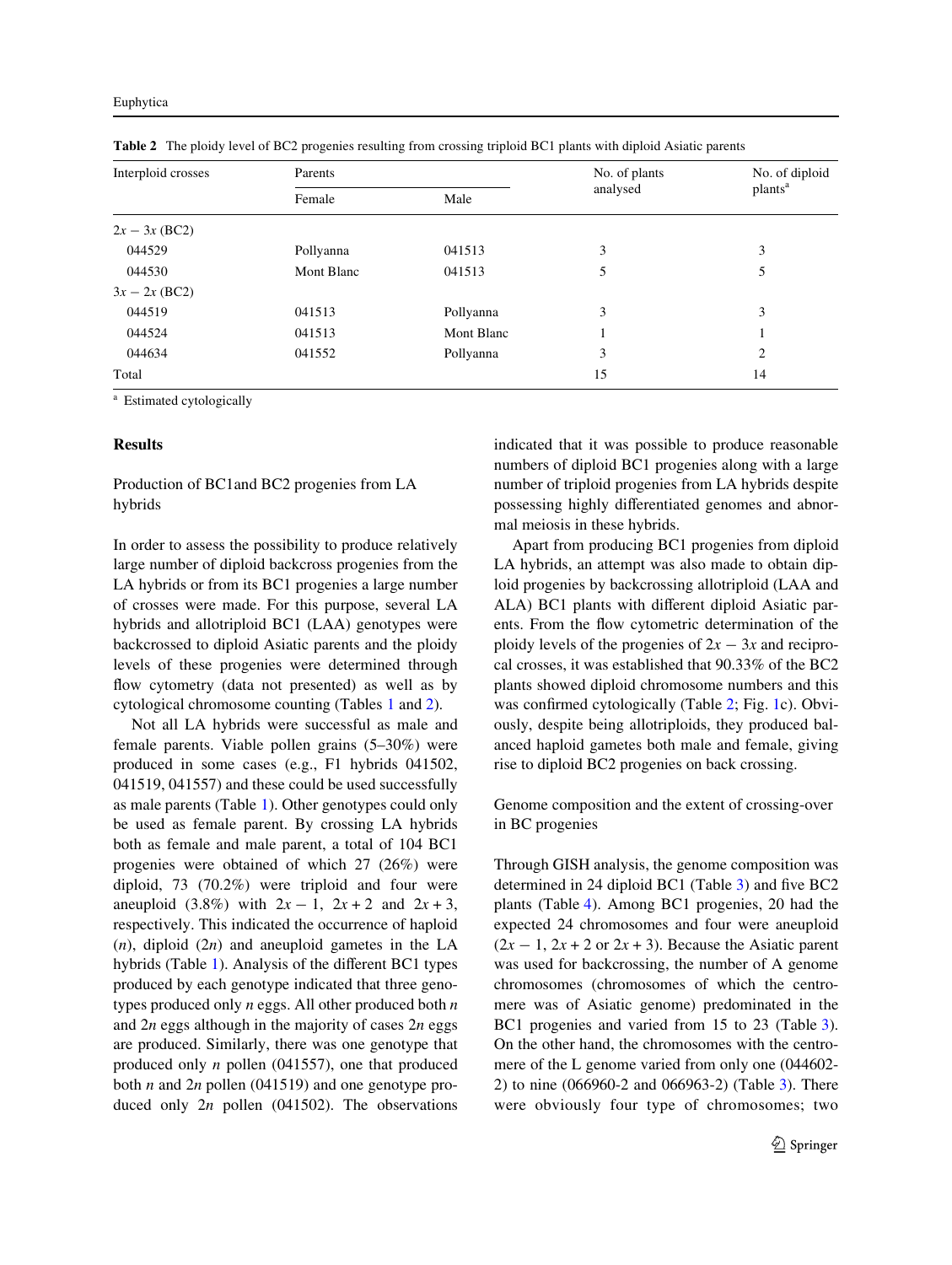

<span id="page-5-0"></span>Fig. 1 Chromosome identification and identification of recombination sites with GISH. **a** and **b** BC1 LA diploids (044538-2; 066963-7). **c** BC2 LA diploid (044529-2). Recombinant chromo-

non-recombinant chromosomes, L and A and two recombinant chromosomes L/A and A/L. Those with a centromere of Asiatic chromosome with a recombinant segment of Longiflorum, are indicated as A/L, and vice versa, i.e., L/A (Table [3;](#page-6-0) Fig. [1](#page-5-0)a–c). In all, there were 71 L/A and 86 A/L types of recombinant chromosomes found in the total of progenies analysed. Taking the total length of both A and L chromosomes in the BC1 progenies, the percentages of each genome present in the BC1 progenies was estimated (Table [3](#page-6-0)). The percentage of L genome deviated from the expected (25%) and it varied from 3.3% (044602-2) to as high as 32.5% (066960-15), nearly a ten fold variation. In order to estimate the number and types of recombinant chromosomes and the lengths of recombinant segments, the karyotypes of some of the BC1 progenies were determined as shown in Fig. [2](#page-7-0). It was found that a considerable amount of Longiflorum genome was transmitted from LA hybrids to BC1 progenies, however, the BC2

somes are marked with arrow heads indicating both types of recombinant chromosomes either L/A (centromere of Longiflorum genome with Asiatic recombinant segment) or vice versa i.e., A/L

progenies possessed hardly any of the alien genome or segments of L genome (Fig. [1c](#page-5-0)).

#### **Discussion**

Nearly 30% of the 104 BC1 progenies produced from LA hybrids in this investigation turned out to be diploid or near diploid (i.e., aneuploid with almost diploid chromosome count). This shows that there is a prospect for producing sufficient number of diploid BC1 progenies suitable for analytic breeding in LA hybrids. An attractive feature of these progenies is that it might be possible to monitor the segregation of distinctive genetic traits that distinguish the two parental species. The inheritance patterns of some of the desirable horticultural traits in these progenies might provide an insight into how such traits can be utilized in breeding lilies. Because the generation time of lilies is long (two or more years) the segregation of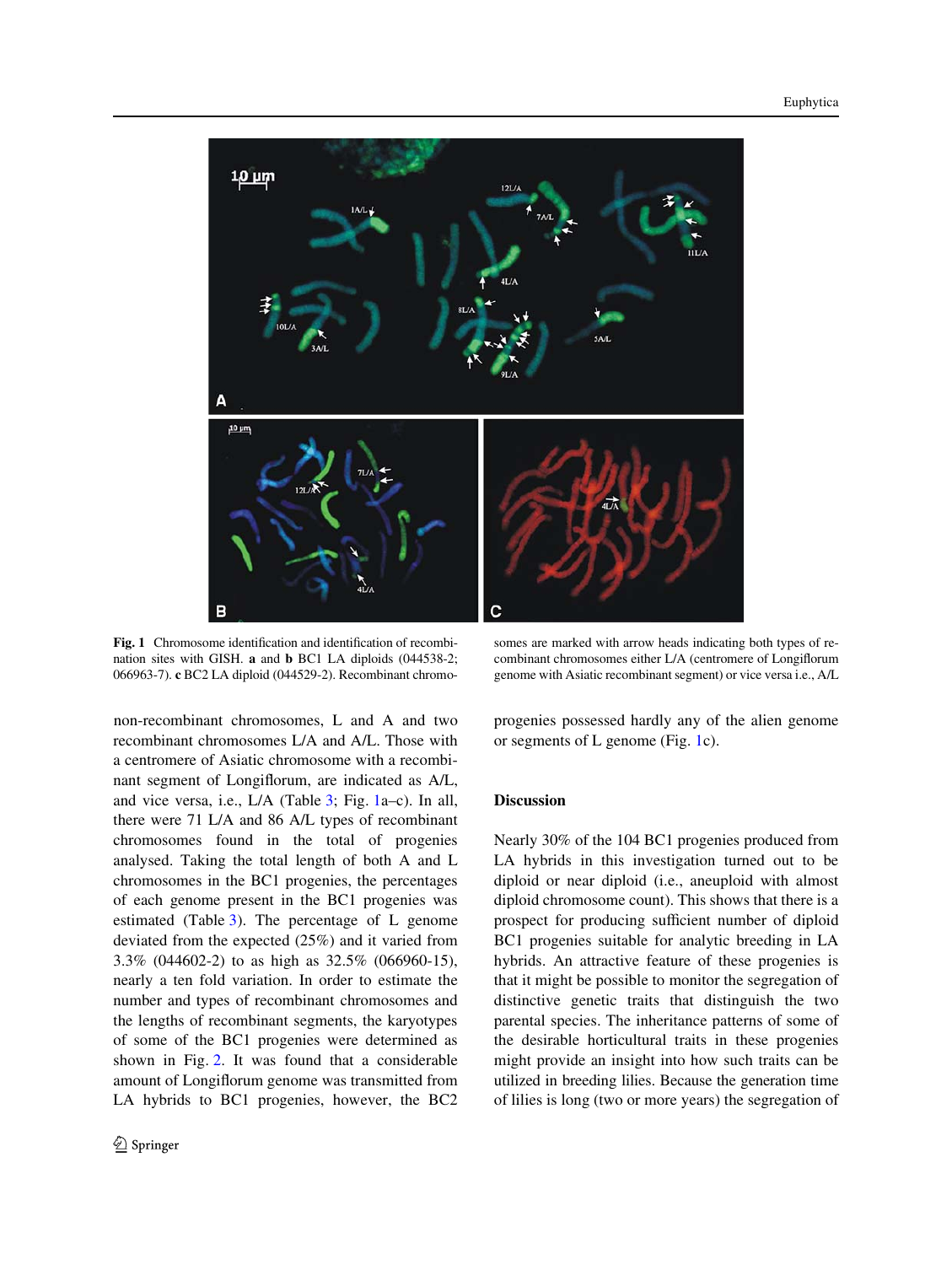| Cross      | Genotype code | Ploidy level | Genome composition |             | Genome percentage |          | No. of recombinant |
|------------|---------------|--------------|--------------------|-------------|-------------------|----------|--------------------|
|            |               |              | $L^{(L/A)}$        | $A^{(A/L)}$ | $L(\%)$           | A $(\%)$ | chromosomes        |
| LAA        | 044511-1      | 2x           | 3(1)               | 21(2)       | 12.55             | 87.45    | 3                  |
| LAA        | 044538-1      | 2x           | 7(7)               | 17(4)       | 24.37             | 75.62    | 11                 |
| LAA        | 044538-2      | 2x           | 7(6)               | 17(3)       | 28.6              | 71.4     | $\overline{9}$     |
| LAA        | 044538-3      | 2x           | 4(2)               | 20(4)       | 17.84             | 82.15    | 6                  |
| LAA        | 044538-4      | 2x           | 5(2)               | 19(5)       | 24.32             | 75.67    | 7                  |
| LAA        | 062704-2      | 2x           | 4(2)               | 20(4)       | 25.6              | 74.63    | 6                  |
| LAA        | 062704-5      | 2x           | 6(4)               | 18(4)       | 16                | 84       | 8                  |
| LAA        | 065051-3      | 2x           | 3(3)               | 21(2)       | 8.81              | 91.18    | 5                  |
| LAA        | 065051-5      | $2x-1$       | 3(2)               | 20(3)       | 17.80             | 82.20    | 5                  |
| LAA        | 065051-6      | 2x           | 7(6)               | 17(3)       | 27.5              | 72.5     | 9                  |
| LAA        | 066828-5      | 2x           | 5(4)               | 19(2)       | 15.2              | 84.8     | 6                  |
| LAA        | 066960-2      | 2x           | 9(5)               | 15          | 26.88             | 73.11    | 5                  |
| LAA        | 066960-15     | $2x + 2$     | 7(2)               | 19(1)       | 32.52             | 67.47    | 3                  |
| LAA        | 066960-17     | 2x           | 8(4)               | 16(3)       | 31.88             | 68.11    | 7                  |
| LAA        | 066960-22     | 2x           | 5(5)               | 19(4)       | 13.9              | 86       | 9                  |
| LAA        | 066963-2      | 2x           | 9(5)               | 15          | 28.9              | 71.09    | 5                  |
| LAA        | 066963-7      | 2x           | 7(3)               | 17          | 25.2              | 74.8     | 3                  |
| LAA        | 066994-1      | 2x           | 6(3)               | 18(4)       | 27.81             | 72.18    | 7                  |
| LAA        | 066994-2      | 2x           | 4(4)               | 20(5)       | 29.28             | 70.72    | 9                  |
| LAA        | 066994-5      | 2x           | 7(5)               | 17(4)       | 21                | 79       | 9                  |
| LAA        | 066994-6      | $2x + 3$     | 7(4)               | 20(4)       | 35.9              | 64.1     | 8                  |
| LAA        | 066994-7      | $2x + 3$     | 7(3)               | 20(4)       | 24.37             | 75.63    | 7                  |
| LAA        | 066994-10     | 2x           | 6(3)               | 18(4)       | 26.2              | 73.8     | 7                  |
| <b>ALA</b> | 044602-2      | 2x           | 1(1)               | 23(2)       | 3.34              | 96.66    | 3                  |

<span id="page-6-0"></span>Table 3 Genome composition of BC1 (diploid and aneuploid) LA hybrids and the number of recombinant chromosomes among different genotypes

<span id="page-6-1"></span>Table 4 Genome composition of BC2 (diploid and aneuploid) LA hybrids and the number of recombinant chromosomes among different genotypes analysed by GISH

| Cross       | Genotype<br>code | Ploidy<br>level | Genome composition |                           | No. of recombinant |
|-------------|------------------|-----------------|--------------------|---------------------------|--------------------|
|             |                  |                 | L(A)               | $\Delta$ <sup>(A/L)</sup> | chromosomes        |
| <b>ALAA</b> | 044529-2         | 2x              | 1(1)               | 23                        |                    |
| ALAA        | 044529-3         | 2x              | -                  | 24                        | $\Omega$           |
| <b>ALAA</b> | 044529-4         | 2x              |                    | 24                        |                    |
| ALAA        | 044530-1         | 2x              |                    | 24(1)                     |                    |
| LAAA        | 044634-1         | $2x + 1$        |                    | 24(2)                     |                    |

traits has not yet been analysed in the present study. Nevertheless, a cursory look at the karyotypes of BC progenies (Fig. [2\)](#page-7-0) does indicate that there is a potential for genetic variation and consequently a possibility for selection at the diploid level. From the point of view of breeding allopolyploid crops, the results of the present investigation are relevant to other ornamental. Just as in *Lilium*, an important group of tulips, the so called "Darwin Hybrids", have originated from interspecific hybrids between *Tulipa gesneriana*  $\times$ *T. fosteriana* (Marasek at al. [2006](#page-10-18); Marasek and Okazaki [2008\)](#page-10-19). Despite having genetically differentiated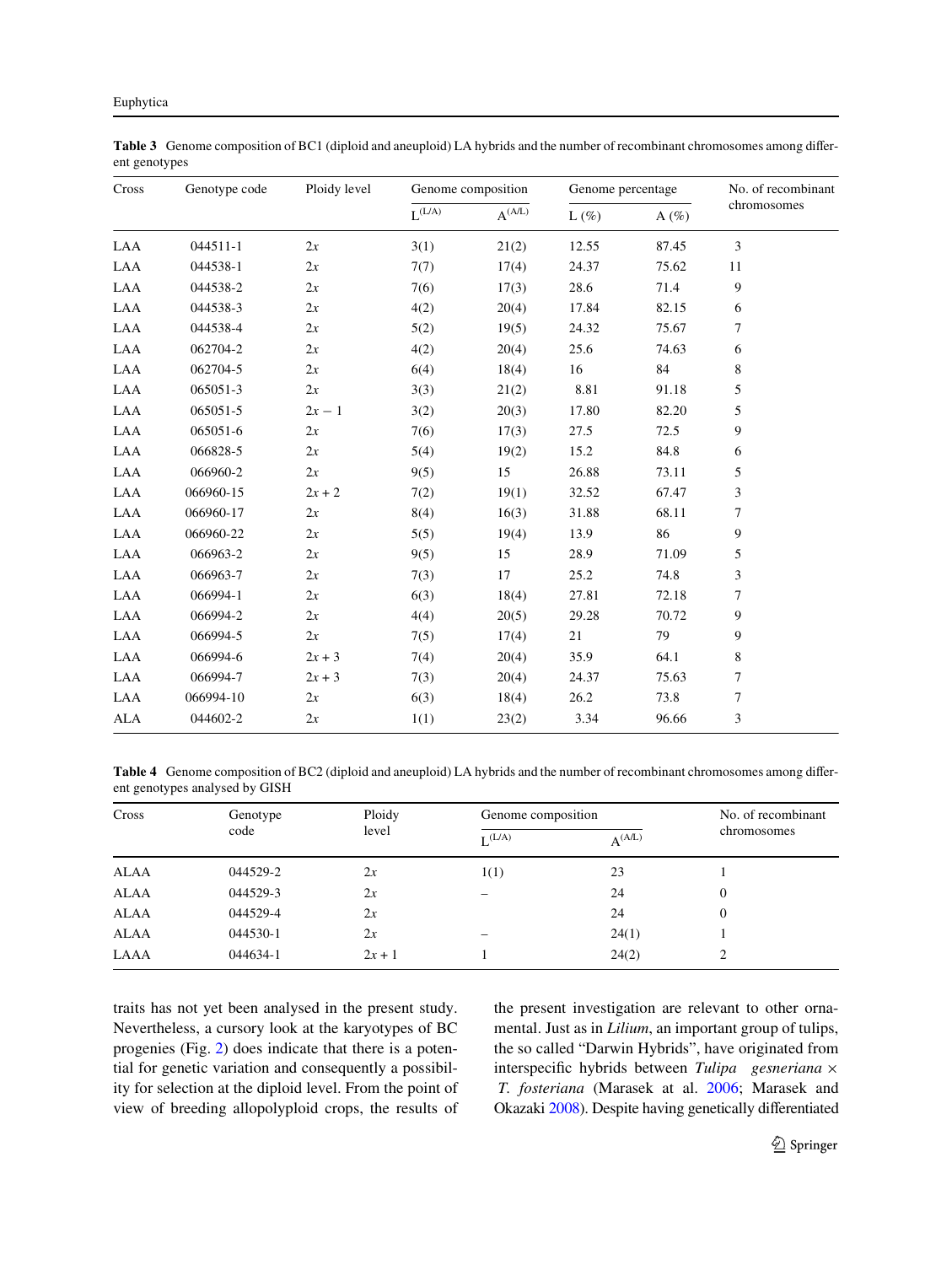<span id="page-7-0"></span>**Fig. 2** Diagrammatic representation of recombinant chromosomes in BC diploid LA hybrid. 044538-2 and 065051-6 (BC1 LAA type hybrids); 044602-2 (BC1 ALA hybrid) and 044529-2 (A LAA BC2 hybrid). In this figure the black colour represents the Longiflorum genome while grey colour represents the Asiatic one



genomes, these F1 hybrids have been shown to produce both *n* and 2*n* gametes so that both diploid (2*n* =  $2x = 24$ ) and triploid  $(2n = 3x = 36)$  BC1 progenies can be obtained by backcrossing with one of the parent i.e., *T. gesneriana* (Marasek and Okazaki [2008](#page-10-19)).

Similarly, occurrence of both *n* and 2*n* gametes has also been reported in other ornamentals like *Alstroemeria aurea*  $\times$  *A. inodora* (Kamstra at al. [1999\)](#page-9-13). This indicates that there are prospects of using analytic breeding in more ornamental crops other than lily. The potential for genetic variation and consequently the possibility for selection at the diploid level has been practiced in some other crops of economic importance like  $Lycopersicon$  *esculentum*  $\times$ *Solanum lycopersicoides* (Chetelat et al. [1997\)](#page-9-14) and *Festuca* × *Lolium* (Zwierzykowski et al. [1998;](#page-10-20) Thomas et al. [2003\)](#page-10-21).

Three important aspects of analytic breeding are, (a) conventional breeding at diploid level for improved quality and high yield traits (b) the maximization of heterozygosity in the polyploids that might be produced from the selected diploid genotypes and (c) introgression of desirable traits from on species to the other. For good reasons, it has been argued that a higher degree of heterozygosity can be achieved at the polyploid rather than at the diploid level (Bingham [1980](#page-9-15); Sanford [1983](#page-10-22)). The reason being that polyploids have a greater probability of possessing three or more different alleles at the same locus whereas it is restricted to only two in diploids. The importance of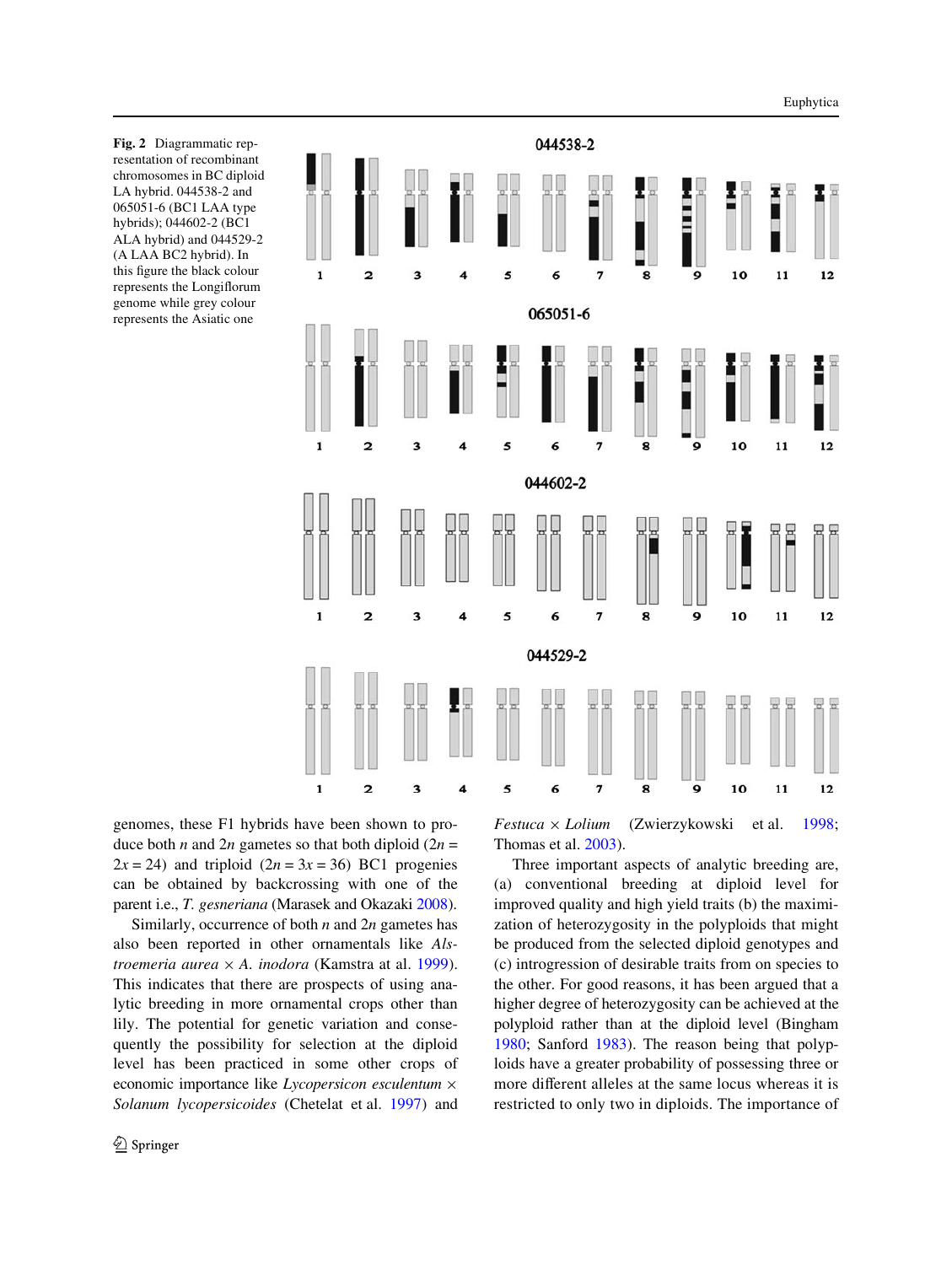poly allelic loci for inducing vigour and fertility in autopolyploids has been demonstrated in the case of *Medicago sativa* (Busbice and Wilsie [1966\)](#page-9-16). This aspect can be verified by using diploid BC progenies for breeding and selection followed by polyploidization in lilies. A hypothetical analytic breeding scheme for lily LA hybrids has been represented in Fig. [3.](#page-8-0)

The traditional method of introgressing traits into allopolyploids was through the re-synthesis of the crop by using the putative parental species as has been done in *Ipomea* spp. (Orjeda et al. [1991](#page-10-23)), *Aegilops*-*Triticum* (Feldman et al. [1997;](#page-9-17) Ozkan et al. [2001\)](#page-10-24), *Spartina* spp. (Baumel et al. [2002](#page-9-18)), *Musa* Spp. (Ortiz [1997\)](#page-10-25), and *Brassicas* (Lukens et al. [2006;](#page-10-26) Nicolas et al. [2007](#page-10-27)). Hybridization of such re-synthesized allopolyploid with elite cultivars adds the entire genomes of the alien species rather than only the chromosome segments that possess the desirable traits. The addition of entire genomes, obviously, adds many undesirable traits along with the desirable ones into the cultivars enhancing so called, linkage drag (Hospital [2001\)](#page-9-19). One effective way of preventing linkage drag is to add specific recombinant segments that possess desirable traits (Servin et al. [2004\)](#page-10-28). An important requirement for this is that, (a) homoeologous recombination must be accomplished in the hybrids of the putative parental species and (b) the recombinant chromosomes

Diploid cultivars as source of material LL.  $X$  AA  $\mathbf{1}$ X  $\overline{2}$ LA  $AA$ (Haploid gametes) (Diploid gametes) LA A X  $AA$ 3 (Diploid BC 1)  $(Triploid BC 1)$ LAA A X AA 4 (Diploid BC 2)  $(2n$  gametes) LAAA AA 5 (Triploid progenies)

<span id="page-8-0"></span>**Fig. 3** Hypothetical analytic breeding scheme for LA hybrids, L—Longiflorum genome, A—Asiatic genome

must be recovered in the progenies of the F1 hybrids. These two requirements are most ideally achieved in the case of LA hybrids studied here and a wide range of recombinant chromosomes with varying numbers and lengths of recombinant segments have been recovered in the BC1 progenies (Table [2;](#page-4-0) Figs. [1](#page-5-0)a, b and [2\)](#page-7-0). Besides, it has also been possible to produce BC2 progenies from the triploid BC1 genotypes (Table [2](#page-4-0)). In a previous study it was found that in the progenies of  $3x - 2x$  crosses of Longiflorum  $\times$ Asiatic and  $3x - 2x$  and reciprocal crosses of Oriental  $\times$ Asiatic hybrids lilies, predominantly near diploid (i.e., aneuploid) or diploid progenies occurred indicating that triploid BC1 plants produced both balanced *n* as well as near haploid (e.g.,  $n + 1$  or  $n + 2$  etc.) gametes (Lim et al. [2003](#page-10-15); Barba-Gonzalez et al. [2006a\)](#page-9-20). Similarly, present investigation shows that most of the BC2 progenies obtained after  $2x - 3x$  and in reciprocal crosses produced mostly diploid progenies. However, there is no convincing explanation for the occurrence of balanced *n* gametes in triploids used in the present study. This appears to be genotype dependent that needs to be confirmed by further analysis. Therefore, more progenies from this cross have to be analysed. A notable feature of the BC2 progenies obtained from  $2x - 3x$  and reciprocal crosses is that they transmit very short recombinant segments or very few alien chromosomes to the progenies. These might be especially favourable in avoiding linkage drag. The scarcity of L genome chromosomes or segments in these BC2 progenies might have resulted from a process of selection of gametes during fertilization or embryo development or due to non-inclusion of L genome chromosomes during gamete formation. This implies that introgression of some desirable Longiflorum traits into an Asiatic cultivar could be realized at BC2 level. Similar results have been found in *Festuca*–*Lolium* intergeneric hybrids where freezing tolerance genes were successfully introgressed into *Lolium multiXorum* from *Festuca pratensis* in a back cross breeding programme (Kosmala et al. [2006](#page-9-21)).

Besides their relevance to analytic breeding, the diploid BC progenies can be useful for molecular mapping of useful traits as exampled in other crops like banana (Fauré et al. [1993;](#page-9-22) Raboin et al. [2005\)](#page-10-29), wheat (Dubcovsky et al. [1996\)](#page-9-23), alfalfa (Barcaccia et al. [1999](#page-9-24)) and cotton (Desai et al. [2008](#page-9-25)). Especially when quantitative traits are to be transferred, diploids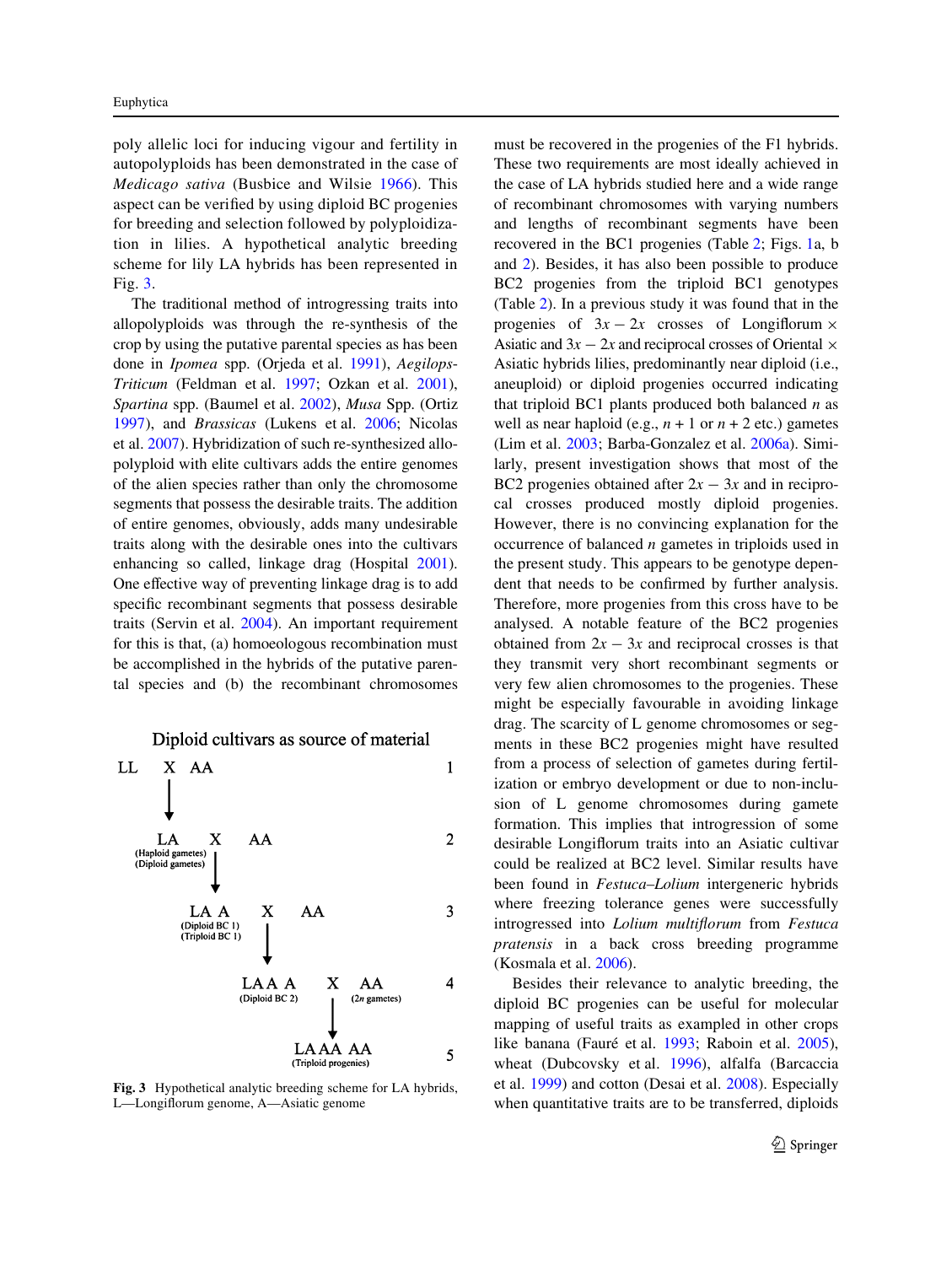might more conducive for tagging the quantitative loci that might be used in marker assisted selection (Dirlewanger et al. [2004\)](#page-9-26). Diploid BC1 ALA and LAA plants can be backcrossed with the recurrent Asiatic parents to get the genes of interest in backcross progenies. Finally, the concept of hybrid vigour resulting from the degree of heterozygosity of the polyploid progenies can be assessed through the use of molecular methods and the advantages of analytic breeding can be determined.

**Open Access** This article is distributed under the terms of the Creative Commons Attribution Noncommercial License which permits any noncommercial use, distribution, and reproduction in any medium, provided the original author(s) and source are credited.

## **References**

- <span id="page-9-11"></span>Barba-Gonzalez R, Lokker BH, Lim K-B, Ramanna MS, Van Tuyl JM (2004) Use of 2*n* gametes for the production of sexual polyploids from sterile Oriental  $\times$  Asiatic hybrids of lilies (*Lilium*). Theor Appl Genet 109:1125–1132. doi[:10.1007/s00122-004-1739-0](http://dx.doi.org/10.1007/s00122-004-1739-0)
- <span id="page-9-0"></span>Barba-Gonzalez R, Lim K-B, Ramanna MS, Visser RGF, Van Tuyl JM (2005) The occurrence of intergenomic recombination in the F1 hybrid of Oriental  $\times$  Asiatic lily hybrids (*Lilium*) and its significance for genetic variation in the BC1 progenies as revealed by GISH and FISH analysis. Genome 48:884–894. doi:[10.1139/g05-064](http://dx.doi.org/10.1139/g05-064)
- <span id="page-9-20"></span>Barba-Gonzalez R, Alex AVS, Visser RGF, Ramanna MS, Van Tuyl JM (2006a) Progenies of allotriploids of Oriental  $\times$ Asiatic lilies (*Lilium*) examined by GISH analysis. Euphytica 151:243–250. doi:[10.1007/s10681-006-9148-x](http://dx.doi.org/10.1007/s10681-006-9148-x)
- <span id="page-9-10"></span>Barba-Gonzalez R, Miller CT, Ramanna MS, Van Tuyl JM (2006b) Induction of 2*n* gametes for overcoming F1-sterility in lily and tulip. Acta Hortic 714:99–106
- <span id="page-9-24"></span>Barcaccia G, Albertini E, Tavoletti S, Falcinelli M, Veronesi F (1999) AFLP fingerprinting in *Medicago* spp.: its development and application in linkage mapping. Plant Breed 118:335–340. doi[:10.1046/j.1439-0523.1999.00376.x](http://dx.doi.org/10.1046/j.1439-0523.1999.00376.x)
- <span id="page-9-5"></span>Barcaccia G, Albertini E, Rosellini D, Tavoletti S, Veronesi F (2000) Inheritance and mapping of 2*n* egg production in diploid alfalfa. Genome 43:528–537. doi:[10.1139/gen-43-3-528](http://dx.doi.org/10.1139/gen-43-3-528)
- <span id="page-9-12"></span>Barthes L, Ricroch A (2001) Interspecific chromosomal rearrangements in monosomic addition lines of *Allium*. Genome 44:929–935. doi:[10.1139/gen-44-5-929](http://dx.doi.org/10.1139/gen-44-5-929)
- <span id="page-9-18"></span>Baumel A, Ainouche ML, Kalendar R, Schulman AH (2002) Retrotransposons and genomic stability in populations of the young allopolyploid species *Spartina anglica* C.E. Hubbard (Poaceae). Mol Biol Evol 19:1218–1227
- <span id="page-9-15"></span>Bingham ET (1980) Maximising heterozygosity in autopolyploids. In: Lewis WH (ed) Polyploidy-biological relevance. Plenum Press, New York, pp 471–490
- <span id="page-9-4"></span>Bingham ET, Groose RW, Woodfield DR, Kidwell KK (1994) Complementary gene interactions in alfalfa are greater in autotetraploids than diploids. Crop Sci 34:823–829
- <span id="page-9-16"></span>Busbice TH, Wilsie CP (1966) Genetics of *Medicago sativa* L. I. Inheritance of dwarf character,  $Dw_1^1$ . Crop Sci 6:327–330
- <span id="page-9-2"></span>Chase SS (1963) Androgenesis—its use for transfer of maize cytoplasm. J Hered 54:152–158
- <span id="page-9-14"></span>Chetelat RT, Cisneros P, Stamova L, Rick CM (1997) A malefertile *Lycopersicon esculentum* × Solanum lycopersico*ides* hybrid enables direct backcrossing to tomato at the diploid level. Euphytica 95:99–108. doi:[10.1023/](http://dx.doi.org/10.1023/A:1002958030799) [A:1002958030799](http://dx.doi.org/10.1023/A:1002958030799)
- <span id="page-9-25"></span>Desai A, Chee PW, May OL, Paterson AH (2008) Correspondence of trichome mutations in diploid and tetraploid cottons. J Hered 99:182–186. doi[:10.1093/jhered/esm112](http://dx.doi.org/10.1093/jhered/esm112)
- <span id="page-9-26"></span>Dirlewanger E, Graziano E, Joobeur T, Garriga-Calderé F, Cosson P, Howad W et al (2004) Comparative mapping and marker-assisted selection in Rosaceae fruit crops. Proc Natl Acad Sci USA 1013:9891–9896. doi:[10.1073/pnas.](http://dx.doi.org/10.1073/pnas.0307937101) [0307937101](http://dx.doi.org/10.1073/pnas.0307937101)
- <span id="page-9-23"></span>Dubcovsky J, Luo M-C, Zhong G-Y, Bransteiter R, Desai A, Kilian A et al (1996) Genetic map of diploid wheat, *Triticum monococcum* L., and its comparison with maps of *Hordeum vulgare* L. Genetics 143:983–999
- <span id="page-9-8"></span>Estilai A (1977) Interspecific hybrids between *Carthamus tinetorius* and *C. alexandrinus*<sup>1</sup> . Crop Sci 17:800–802
- <span id="page-9-22"></span>Fauré S, Noyer J-L, Horry JP, Bakry F, Lanaud C, Gonzàlez-de-León D (1993) A molecular marker-based linkage map of diploid bananas (*Musa acuminata*). Theor Appl Genet 87:517–526. doi[:10.1007/BF00215098](http://dx.doi.org/10.1007/BF00215098)
- <span id="page-9-1"></span>Feldman M, Levy AA (2005) Allopolyploidy—a shaping force in the evolution of wheat genomes. Cytogenet Genome Res 109:250–258. doi[:10.1159/000082407](http://dx.doi.org/10.1159/000082407)
- <span id="page-9-17"></span>Feldman M, Liu B, Segal G, Abbo S, Levy AA, Vega JM (1997) Rapid elimination of low-copy DNA sequences in polyploid wheat: a possible mechanism for differentiation of homoeologous chromosomes. Genetics 147:1381–1387
- <span id="page-9-6"></span>Gu XF, Yang AF, Meng H, Zhang JR (2005) In vitro induction of tetraploid plants from diploid *Zizyphus jujuba* Mill cv. Zhanhua. Plant Cell Rep 24:671–676. doi:[10.1007/](http://dx.doi.org/10.1007/s00299-005-0017-1) [s00299-005-0017-1](http://dx.doi.org/10.1007/s00299-005-0017-1)
- <span id="page-9-19"></span>Hospital F (2001) Size of donor chromosome segments around introgressed loci and reduction of linkage drag in markerassisted backcross programs. Genetics 158:1363–1379
- <span id="page-9-7"></span>Hoya A, Shibaike H, Morita T, Ito M (2007) Germination characteristics of native Japanese dandelion autopolyploids and their putative diploid parent species. J Plant Res 120:139–147. doi[:10.1007/s10265-006-0034-3](http://dx.doi.org/10.1007/s10265-006-0034-3)
- <span id="page-9-3"></span>Jacobsen E, Ramanna MS, Huigen DJ, Sawor Z (1991) Introduction of an amylose free (*amf*) mutant into breeding of cultivated potato *Solanum tuberosum* L. Euphytica 53:247–253. doi[:10.1007/BF00023276](http://dx.doi.org/10.1007/BF00023276)
- <span id="page-9-13"></span>Kamstra SA, Kuipers AGJ, De Jeu MJ, Ramanna MS, Jacobsen E (1999) The extent and position of homoeologous recombination in a distant hybrid of *Alstroemeria*: a molecular cytogenetic assessment of first generation backcross progenies. Chromosoma 108:52–63. doi[:10.1007/s0041200 50351](http://dx.doi.org/10.1007/s004120050351)
- <span id="page-9-21"></span>Kosmala A, Zwierzykowski Z, Gasior D, Rapacz M, Zwierzykowska E, Humphreys MW (2006) GISH/FISH mapping of genes for freezing tolerance transferred from *Festuca pratensis* to *Lolium multiXorum*. Heredity 96: 243–251. doi[:10.1038/sj.hdy.6800787](http://dx.doi.org/10.1038/sj.hdy.6800787)
- <span id="page-9-9"></span>Lim K-B, Chung J-D, Van Kronenburg BCE, Ramanna MS, De Jong JH, Van Tuyl JM (2000) Introgression of *Lilium*